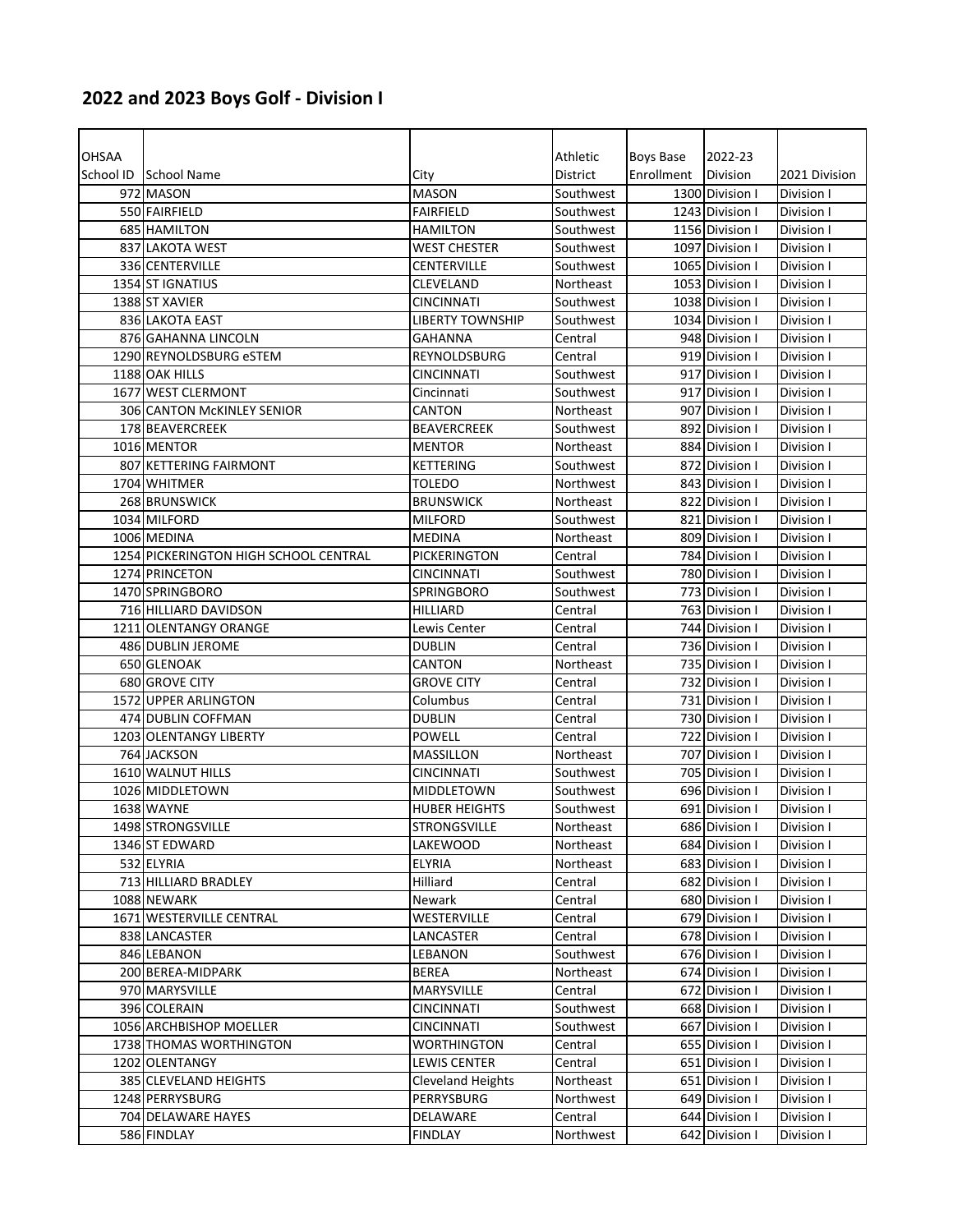| 1086 NEW ALBANY                     | <b>NEW ALBANY</b>        | Central   | 640 Division I | Division I |
|-------------------------------------|--------------------------|-----------|----------------|------------|
| 1492 STOW-MUNROE FALLS              | Stow                     | Northeast | 639 Division I | Division I |
| 717 HILLIARD DARBY                  | <b>HILLIARD</b>          | Central   | 638 Division I | Division I |
| 1255 PICKERINGTON HIGH SCHOOL NORTH | PICKERINGTON             | Central   | 638 Division I | Division I |
| 1020 MIAMISBURG                     | Miamisburg               | Southwest | 633 Division I | Division I |
| 1606 WADSWORTH                      | WADSWORTH                | Northeast | 632 Division I | Division I |
| 1201 OLENTANGY BERLIN               | Delaware                 | Central   | 620 Division I | Division I |
| 1142 NORTHMONT                      | <b>CLAYTON</b>           | Southwest | 618 Division I | Division I |
| 1508 SYCAMORE                       | CINCINNATI               | Southwest | 617 Division I | Division I |
| 345 CENTRAL CROSSING                | <b>GROVE CITY</b>        | Central   | 613 Division I | Division I |
| 1672 WESTERVILLE NORTH              | WESTERVILLE              | Central   | 606 Division I | Division I |
| 1674 WESTERVILLE SOUTH              | Westerville              | Central   | 605 Division I | Division I |
| 884 LITTLE MIAMI                    | <b>MORROW</b>            | Southwest | 582 Division I | Division I |
| 1312 RIVERSIDE                      | Painesville              | Northeast | 577 Division I | Division I |
| 150 AVON                            | AVON                     | Northeast | 572 Division I | Division I |
| 1408 SHAKER HEIGHTS                 | <b>SHAKER HEIGHTS</b>    | Northeast | 570 Division I | Division I |
| 522 ELDER                           | CINCINNATI               | Southwest | 567 Division I | Division I |
| 1428 SOLON                          | SOLON                    | Northeast | 566 Division I | Division I |
| 868 LICKING HEIGHTS                 | PATASKALA                | Central   | 560 Division I | Division I |
| 740 HUDSON                          | <b>HUDSON</b>            | Northeast | 550 Division I | Division I |
| 1244 PERRY                          | <b>MASSILLON</b>         | Northeast | 550 Division I | Division I |
| 124 ANTHONY WAYNE                   | WHITEHOUSE               | Northwest | 546 Division I | Division I |
| 1154 NORTH ROYALTON                 | <b>NORTH ROYALTON</b>    | Northeast | 539 Division I | Division I |
| 302 CANAL WINCHESTER                | <b>CANAL WINCHESTER</b>  | Central   | 535 Division I | Division I |
| 1632 WATKINS MEMORIAL               | PATASKALA                | Central   | 533 Division I | Division I |
| 1152 NORTH RIDGEVILLE               | N RIDGEVILLE             | Northeast | 529 Division I | Division I |
| 1741 WORTHINGTON KILBOURNE          | <b>COLUMBUS</b>          | Central   | 528 Division I | Division I |
| 904 LOVELAND                        | LOVELAND                 | Southwest | 522 Division I | Division I |
| 832 LAKEWOOD                        | LAKEWOOD                 | Northeast | 520 Division I | Division I |
| 810 KINGS                           | <b>Kings Mills</b>       | Southwest | 515 Division I | Division I |
| 475 DUBLIN SCIOTO                   | <b>DUBLIN</b>            | Central   | 512 Division I | Division I |
| 1122 NORTH                          | <b>EASTLAKE</b>          | Northeast | 512 Division I | Division I |
| 1552 TROY                           | <b>TROY</b>              | Southwest | 512 Division I | Division I |
| 238 BOARDMAN                        | YOUNGSTOWN               | Northeast | 511 Division I | Division I |
| 670 GREEN                           | Uniontown                | Northeast | 501 Division I | Division I |
| 730 HOOVER                          | <b>NORTH CANTON</b>      | Northeast | 499 Division I | Division I |
| 1510 SYLVANIA NORTHVIEW             | SYLVANIA                 | Northwest | 495 Division I | Division I |
| 1698 WHETSTONE                      | COLUMBUS                 | Central   | 491 Division I | Division I |
| 1526 TEAYS VALLEY                   | ASHVILLE                 | Central   | 485 Division I | Division I |
| 692 WARREN G HARDING                | WARREN                   | Northeast | 484 Division I | Division I |
| 148 AUSTINTOWN-FITCH                | <b>AUSTINTOWN</b>        | Northeast | 481 Division I | Division I |
| 1146 NORTH OLMSTED                  | <b>NORTH OLMSTED</b>     | Northeast | 480 Division I | Division I |
| 350 TWINSBURG                       | <b>TWINSBURG</b>         | Northeast | 480 Division I | Division I |
| 214 BIG WALNUT                      | <b>SUNBURY</b>           | Central   | 475 Division I | Division I |
| 152 AVON LAKE                       | AVON LAKE                | Northeast | 473 Division I | Division I |
| 548 FAIRBORN                        | Fairborn                 | Southwest | 470 Division I | Division I |
| 696 HARRISON                        | <b>HARRISON</b>          | Southwest | 470 Division I | Division I |
| 1116 NORDONIA                       | MACEDONIA                | Northeast | 469 Division I | Division I |
| 118 ANDERSON                        | CINCINNATI               | Southwest | 465 Division I | Division I |
| 980 MAYFIELD                        | MAYFIELD VILLAGE         | Northeast | 463 Division I | Division I |
| 1078 MOUNT VERNON                   | <b>MOUNT VERNON</b>      | Central   | 462 Division I | Division I |
| 248 BRECKSVILLE-BROADVIEW HTS       | <b>BROADVIEW HEIGHTS</b> | Northeast | 462 Division I | Division I |
| 1624 WASHINGTON                     | MASSILLON                | Northeast | 462 Division I | Division I |
| 592 FIRESTONE                       | <b>AKRON</b>             | Northeast | 459 Division I | Division I |
| 1440 SOUTH                          | <b>WILLOUGHBY</b>        | Northeast | 451 Division I | Division I |
| 444 CUYAHOGA FALLS                  | <b>CUYAHOGA FALLS</b>    | Northeast | 447 Division I | Division I |
| 1588 VALLEY FORGE                   | PARMA HEIGHTS            | Northeast | 445 Division I | Division I |
| 1360 ST JOHN'S JESUIT               | <b>TOLEDO</b>            | Northwest | 440 Division I | Division I |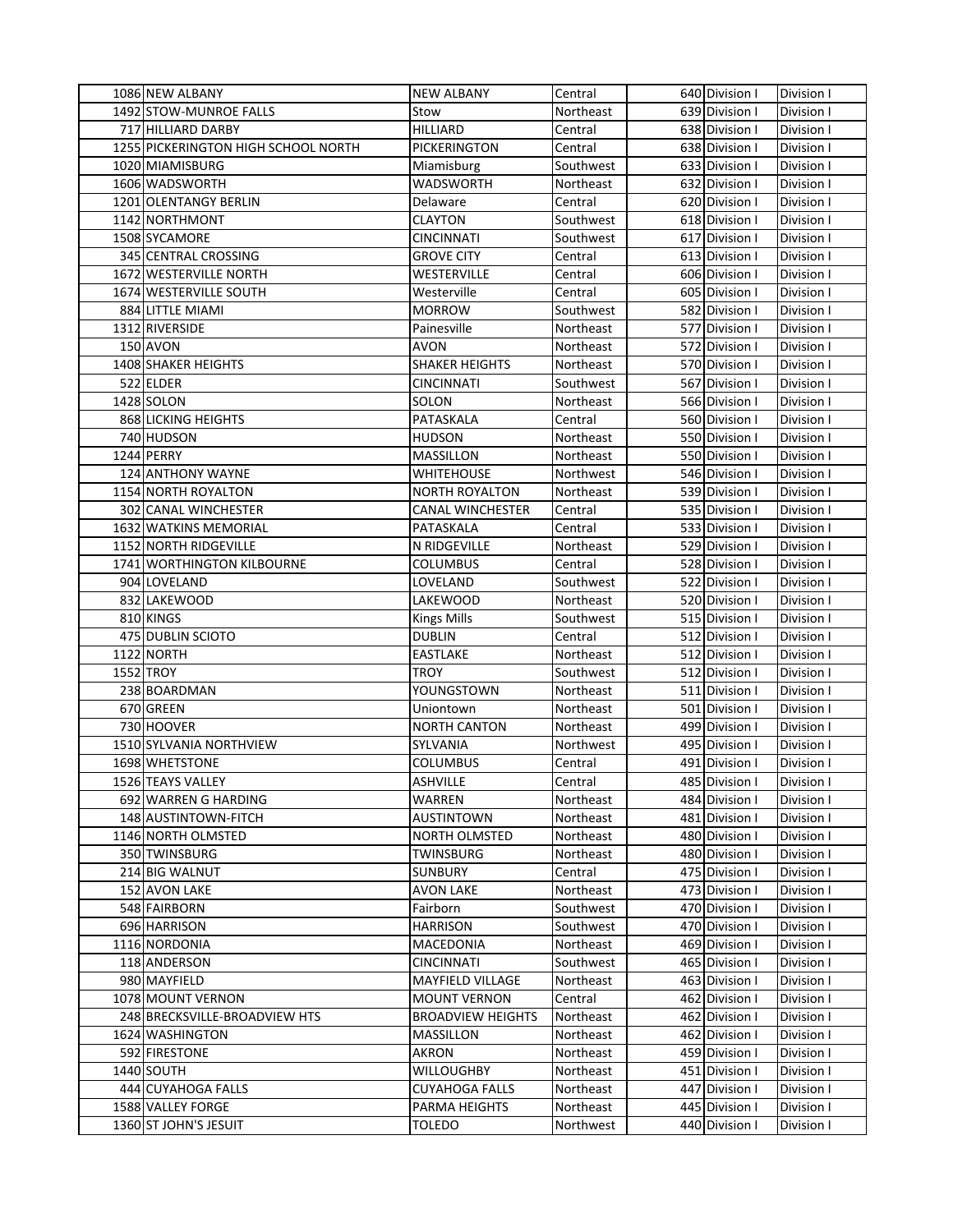| 516 EDGEWOOD              | <b>TRENTON</b>         | Southwest | 438 Division I | Division I               |
|---------------------------|------------------------|-----------|----------------|--------------------------|
| 1258 PIQUA                | PIQUA                  | Southwest | 435 Division I | Division I               |
| 1554 TURPIN               | <b>CINCINNATI</b>      | Southwest | 435 Division I | Division I               |
| 1746 XENIA                | XENIA                  | Southwest | 432 Division I | Division I               |
| 1422 SIDNEY               | <b>SIDNEY</b>          | Southwest | 430 Division I | Division I               |
| 160 BARBERTON             | <b>BARBERTON</b>       | Northeast | 429 Division I | Division I               |
| 1484 STEBBINS             | <b>RIVERSIDE</b>       | Southwest | 428 Division I | Division I               |
| 1118 NORMANDY             | PARMA                  | Northeast | 426 Division I | Division I               |
| 1736 WOOSTER              | <b>WOOSTER</b>         | Northeast | 426 Division I | Division I               |
| 690 MARION HARDING        | <b>MARION</b>          | Central   | 425 Division I | Division I               |
| 1204 OLMSTED FALLS        | <b>OLMSTED FALLS</b>   | Northeast | 424 Division I | Division I               |
| 1486 STEELE               | AMHERST                |           | 424 Division I | Division I               |
| 372 CLAY                  |                        | Northeast |                |                          |
|                           | OREGON                 | Northwest | 424 Division I | Division I               |
| 822 LAKE                  | Uniontown              | Northeast | 419 Division I | Division I               |
| 1350 ST FRANCIS de SALES  | TOLEDO                 | Northwest | 418 Division I | Division I               |
| 888 LOGAN                 | LOGAN                  | Southeast | 418 Division I | Division I               |
| 842 LA SALLE              | CINCINNATI             | Southwest | 409 Division I | Division I               |
| 1684 WESTLAKE             | WESTLAKE               | Northeast | 408 Division I | Division I               |
| 270 BRUSH                 | LYNDHURST              | Northeast | 406 Division I | Division I               |
| 1512 SYLVANIA SOUTHVIEW   | SYLVANIA               | Northwest | 406 Division I | Division I               |
| 616 FREMONT ROSS          | <b>FREMONT</b>         | Northwest | 400 Division I | Division I               |
| 1476 SPRINGFIELD          | Holland                | Northwest | 397 Division I | Division I               |
| 1614 WALSH JESUIT         | <b>CUYAHOGA FALLS</b>  | Northeast | 396 Division I | Division I               |
| 710 HIGHLAND              | <b>MEDINA</b>          | Northeast | 394 Division I | Division I               |
| 140 LAKESIDE              | Ashtabula              | Northeast | 392 Division I | Division I               |
| 528 ELLET                 | AKRON                  | Northeast | 390 Division I | Division I               |
| 1330 ROSS                 | <b>HAMILTON</b>        | Southwest | 387 Division I | Division I               |
| 1342 ST CHARLES           | <b>COLUMBUS</b>        | Central   | 384 Division I | Division I               |
| 1030 MIDVIEW              | Grafton                | Northeast | 383 Division I | Division I               |
| 1520 TALAWANDA            | OXFORD                 | Southwest | 381 Division I | Division I               |
| 138 ASHLAND               | ASHLAND                | Northwest | 378 Division I | Division I               |
| 1660 WEST CARROLLTON      | <b>WEST CARROLLTON</b> | Southwest | 372 Division I | Division I               |
| 1062 MONROE               | <b>MONROE</b>          | Southwest | 371 Division I | Division I               |
| 360 CHARDON               | CHARDON                | Northeast | 370 Division I | Division I               |
|                           |                        |           |                |                          |
| 146 AURORA                | <b>AURORA</b>          | Northeast | 367 Division I | Division I               |
| 472 DOVER                 | <b>DOVER</b>           | East      | 363 Division I | Division I               |
| 902 LOUISVILLE            | LOUISVILLE             | Northeast | 357 Division I | Division I               |
| 292 BUTLER                | VANDALIA               | Southwest | 356 Division I | Division I               |
| 364 CHILLICOTHE           | CHILLICOTHE            | Southeast | 355 Division I |                          |
| 658 GOSHEN                | Goshen                 | Southwest | 354 Division I | Division I<br>Division I |
| 1664 WESTERN BROWN        | <b>MOUNT ORAB</b>      | Southwest | 353 Division I | Division I               |
| 422 COPLEY                | <b>COPLEY</b>          | Northeast | 350 Division I | Division I               |
| 1616 WAPAKONETA           | WAPAKONETA             | Northwest | 347 Division I | Division I               |
| 1528 TECUMSEH             | <b>NEW CARLISLE</b>    | Southwest | 347 Division I | Division I               |
| 1394 SANDUSKY             | SANDUSKY               | Northwest | 346 Division I | Division I               |
| 1348 ST FRANCIS DeSALES   | <b>COLUMBUS</b>        | Central   | 344 Division I | Division I               |
| 242 BOWLING GREEN         | <b>BOWLING GREEN</b>   | Northwest | 344 Division I | Division I               |
| 926 MADISON COMPREHENSIVE | MANSFIELD              | Northwest | 344 Division I | Division I               |
| 1288 REVERE               | RICHFIELD              | Northeast | 343 Division I | Division I               |
| 940 MANSFIELD SENIOR      | MANSFIELD              | Northwest | 343 Division I | Division I               |
| 698 HARVEY                | PAINESVILLE            | Northeast | 342 Division I | Division I               |
| 1160 NORWALK              | NORWALK                | Northwest | 341 Division I | Division I               |
| 1106 NEW PHILADELPHIA     | N PHILADELPHIA         | East      | 340 Division I | Division I               |
| 184 BELLBROOK             | <b>BELLBROOK</b>       | Southwest | 336 Division I | Division I               |
| 724 ARCHBISHOP HOBAN      | AKRON                  | Northeast | 335 Division I | Division I               |
| 1544 TRI-VALLEY           | DRESDEN                | East      | 334 Division I | Division I               |
| 406 COLUMBIAN             | <b>TIFFIN</b>          | Northwest | 334 Division I | Division I               |